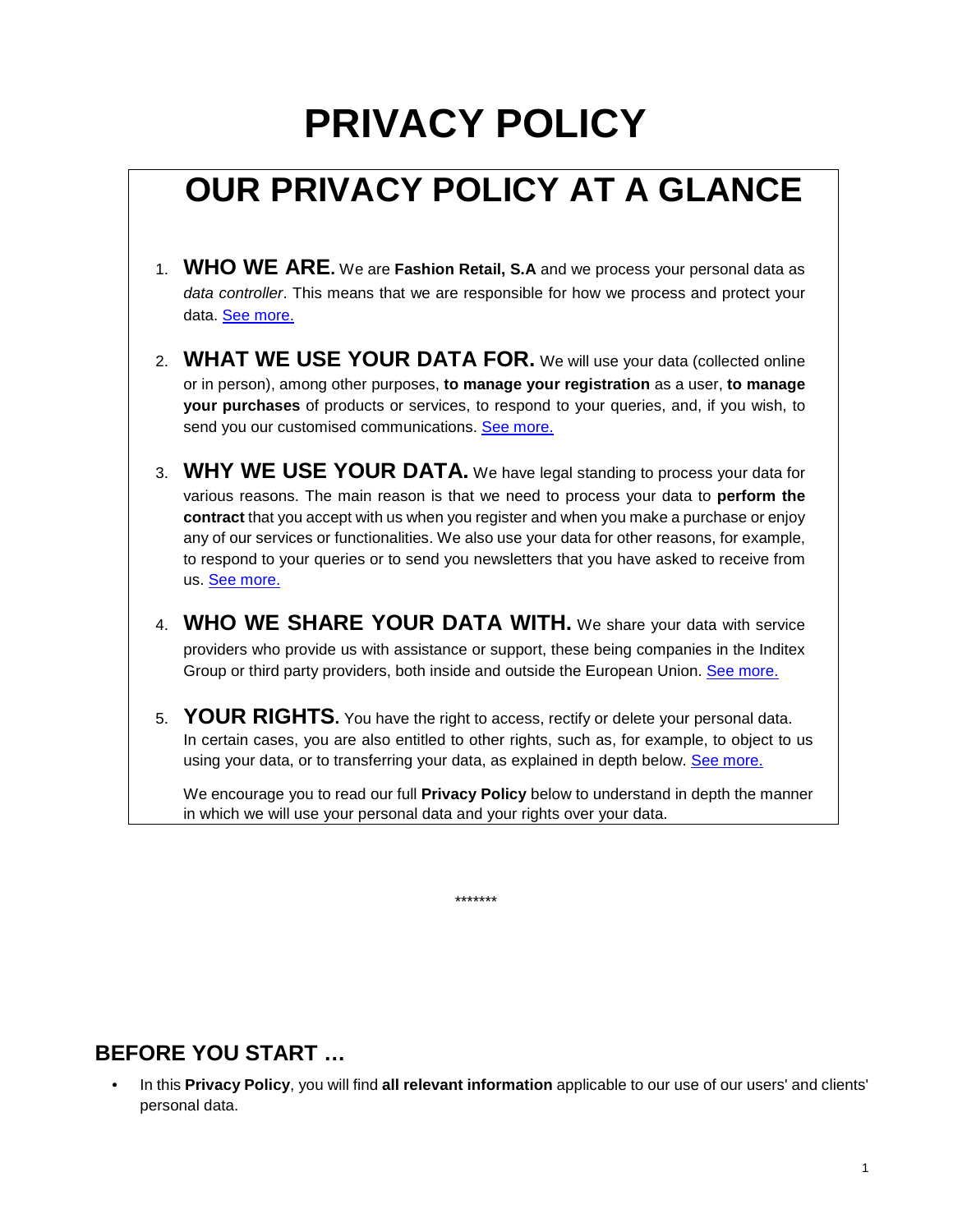- **We are transparent** about what we do with your personal data, to help you to understand the implications of the way in which we use your data, and the rights you are entitled to in relation to your data:
	- o We **permanently** make available for you all the information included in this Privacy Policy, that you can check when you consider appropriate, and in addition,
	- o you will also find **further information** on how we use your data **as you interact with us**.
- These are some terms we regularly use in this Privacy Policy:
	- o When we speak about our **Platform**, we refer, in general, to any of the channels or means, you may have used to interact with us. The main ones are:
		- Our **Website**, www.oysho.com
		- Our **OYSHO App**, this is, including both the mobile application you installed on your mobile device and others we may use in our stores.

# 1. **WHO IS THE CONTROLLER OF YOUR DATA?**

The data controller is:

- **FASHION RETAIL, S.A** company currently operating the sale of OYSHO brand products:
	- o Postal address: Avda. de la Diputación, Edificio Inditex, 15143, Arteixo (A Coruña), Spain.
	- o E-mail address of the Data Protection Officer: dataprotection@oysho.com

In other words, FASHION RETAIL, S.A ("We", "Us" or "the Controller"), is **Controller** of the data. This means that we are responsible for processing and protecting your personal data.

#### 2. **WHY WE PROCESS YOUR PERSONAL DATA**

Depending on the purpose for which we process your data from time to time, as explained above, we need to process one or other data, which will in general be, **depending on each case**, as follows:

- your **identity data** (for example, your name, surname, language and country from which you interact with us, contact data, etc.);
- **economic and transactions** information (for example, your payment or card data, information on your purchases, orders, returns, etc.);
- **connection, geolocation and/or browsing** data (if you interact with us from your mobile phone, for example);
- **Commercial** information (for example, if you have subscribed to our newsletter),
- information about your **tastes and preferences**.

Remember that, when we ask you to fill in your personal data to give you access to any functionality or service of the Platform, we will mark certain fields as *compulsory*, since this is information that we need to be able to provide the service or give you access to the functionality in question. Please take into account that, if you decide not to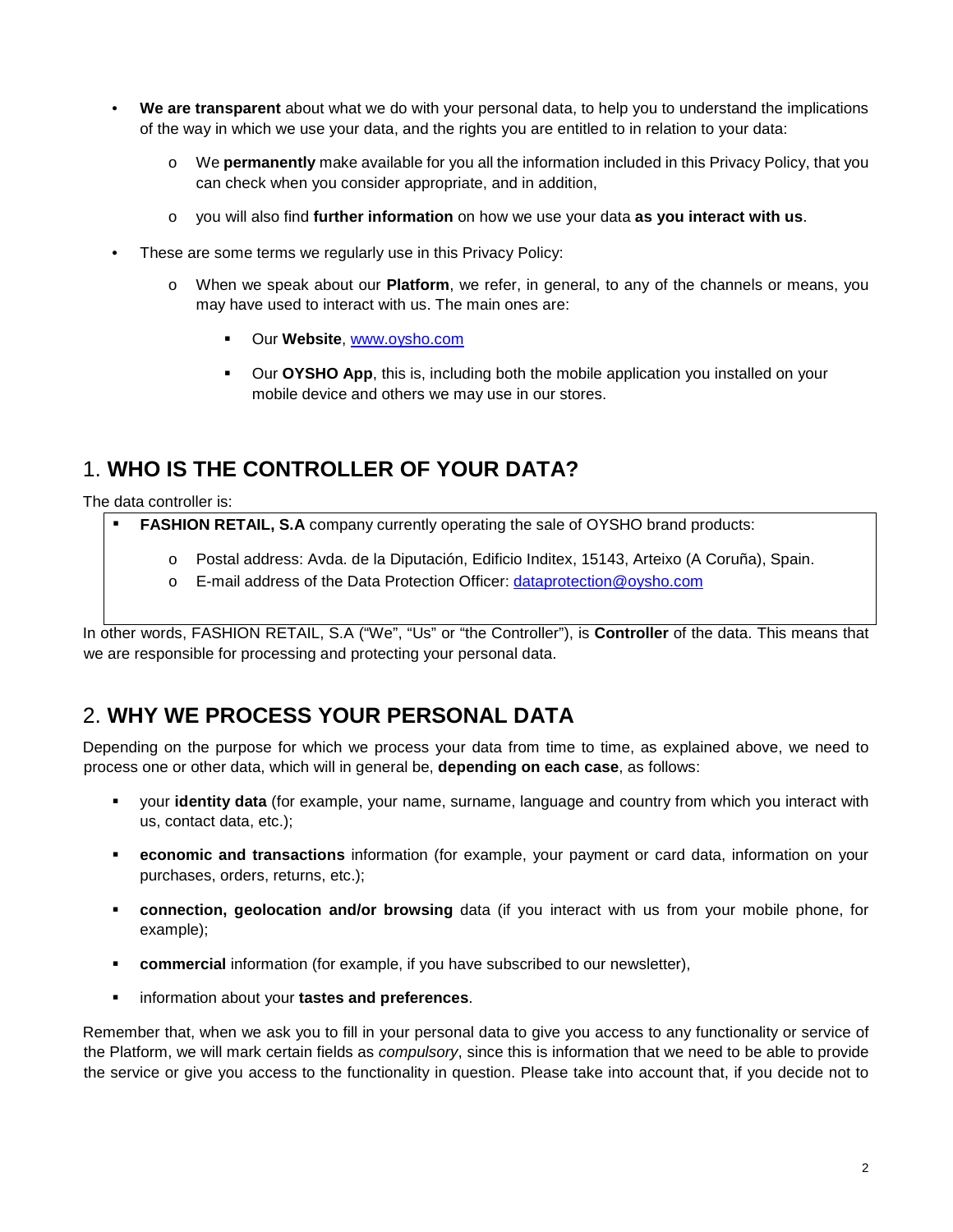make such data available to us, you may be unable to complete your user registration or may not be able to enjoy those services or functionalities.

Depending on how you interact with our Platform, i.e., depending on the services, products or functionalities that you wish to enjoy, we will process your personal data for the following purposes:

| <b>PURPOSE</b>                                                                                                                               | + info                                                                                                                                                                                                                                                                                                                                                                                                                                                                                                                                                                                                                                                                                                                                                                                                                                                                                                                                                                                                                                                                                                                                                                                                                                              |
|----------------------------------------------------------------------------------------------------------------------------------------------|-----------------------------------------------------------------------------------------------------------------------------------------------------------------------------------------------------------------------------------------------------------------------------------------------------------------------------------------------------------------------------------------------------------------------------------------------------------------------------------------------------------------------------------------------------------------------------------------------------------------------------------------------------------------------------------------------------------------------------------------------------------------------------------------------------------------------------------------------------------------------------------------------------------------------------------------------------------------------------------------------------------------------------------------------------------------------------------------------------------------------------------------------------------------------------------------------------------------------------------------------------|
| 1. To manage your registration<br>as user of the Platform                                                                                    | If you decide to become a registered user of our Platform, we need to<br>process your data to identify you as a user of the Platform and grant<br>you access to its various functionalities, products and services available<br>to you as a registered user. You may cancel your registered user account<br>by contacting us through Customer Service.                                                                                                                                                                                                                                                                                                                                                                                                                                                                                                                                                                                                                                                                                                                                                                                                                                                                                              |
|                                                                                                                                              | You have the possibility to use the login or sign in through a social network<br>or another collaborator that enables this service (social login) when it is<br>available on our login/sign in screen, either to link the social login to your<br>account or by registering a new one . In that case, your login credentials,<br>as well as your name and email / phone number (you might need to<br>authorize it), will be imported from your social network or collaborator<br>account. By using this login option, these third parties may send us certain<br>additional information about your public profile, such as: your name,<br>gender, approximate age or profile photograph, according to the terms of<br>use from the social network / collaborator, which we recommend you read<br>carefully. Unless you give us your authorization, we will not retain this<br>additional data. Likewise, the use of this functionality may imply that you<br>provide certain information about your activity to the social network or the<br>collaborator. In any case, we recommend that you review your privacy<br>settings and the privacy policies of the collaborator or social network to<br>learn how these third parties process your data. |
| 2. For the development,<br>performance and execution of<br>the purchase or services<br>contract that you executed with<br>Us on the Platform | This purpose includes processing your data, mainly:<br>To contact you for updates or informative notices related to the<br>contracted functionalities, products or services, including<br>quality surveys and to be able to establish the degree of<br>customer satisfaction with the provided service;<br>To manage payment of the products that you purchase,<br>٠<br>regardless of the payment procedure used.<br>Activate the necessary arrangements in order to control and<br>prevent potential fraud against you and against us during the<br>purchase process. If we consider that the transaction can be<br>fraudulent, this processing may cause the blocking of the<br>transaction.                                                                                                                                                                                                                                                                                                                                                                                                                                                                                                                                                      |
|                                                                                                                                              | To manage potential returns after you have purchased and                                                                                                                                                                                                                                                                                                                                                                                                                                                                                                                                                                                                                                                                                                                                                                                                                                                                                                                                                                                                                                                                                                                                                                                            |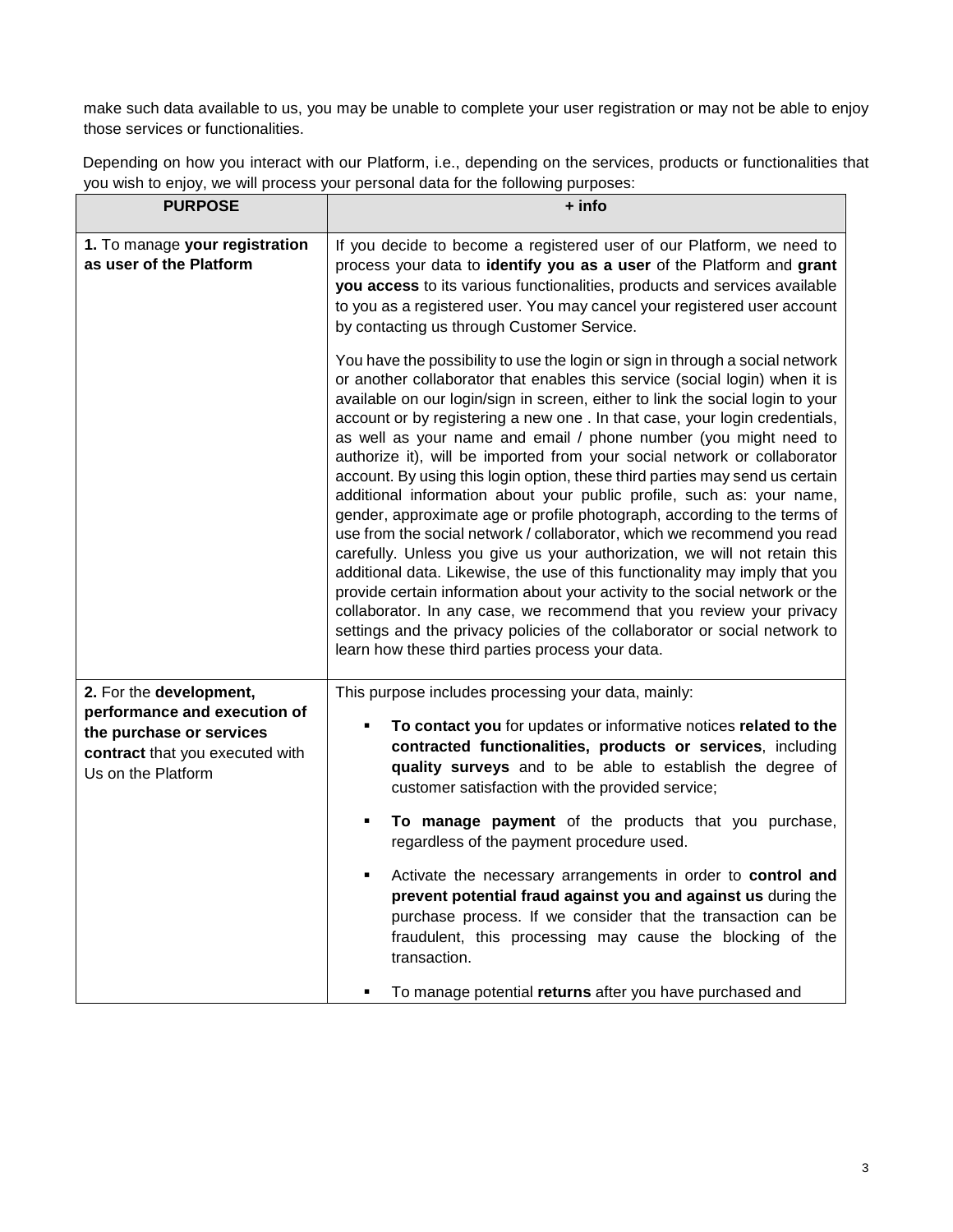|                                                                                                  | manage requests of availability information for articles,<br>depending on the availability of such options from time to time.<br>• For invoicing purposes and to make available to you the tickets and<br>invoices of the purchases you have made through the Platform. |
|--------------------------------------------------------------------------------------------------|-------------------------------------------------------------------------------------------------------------------------------------------------------------------------------------------------------------------------------------------------------------------------|
| 3. To meet requests or<br>applications that you make<br>through the Customer Service<br>channels | We only process the personal data that are strictly necessary to manage<br>or resolve your request or application.                                                                                                                                                      |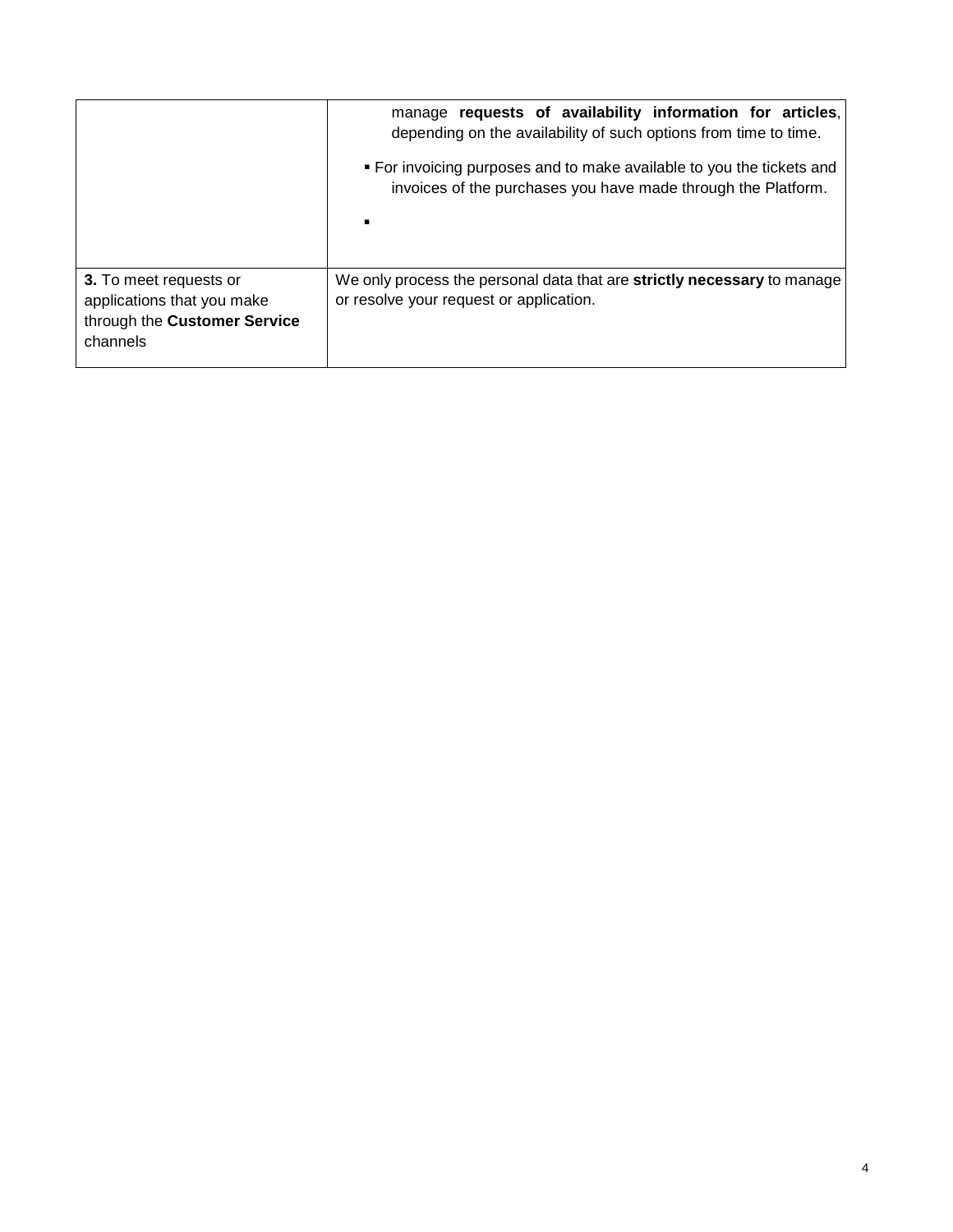| 4. For marketing purposes.                                      | This purpose includes the processing of your data, mainly, for:                                                                                                                                                                                                                                                                                                                                                                                                                                                                                                                                                                                       |  |  |
|-----------------------------------------------------------------|-------------------------------------------------------------------------------------------------------------------------------------------------------------------------------------------------------------------------------------------------------------------------------------------------------------------------------------------------------------------------------------------------------------------------------------------------------------------------------------------------------------------------------------------------------------------------------------------------------------------------------------------------------|--|--|
|                                                                 | If and when you subscribe to our Newsletter, we will process your<br>personal data to manage your subscription, including to send<br>customised information on our products or services through<br>various means (such as e-mail or SMS). We may also make<br>available to you this information through push notifications in case<br>you have activated them in your mobile device.                                                                                                                                                                                                                                                                  |  |  |
|                                                                 | Accordingly, please take into account that this data processing implies<br>analysis of your user or customer profile to establish your preferences<br>and therefore which products and services are most fit to your style when<br>sending you information. For example, based on your purchases and<br>browsing history (i.e., depending on the articles that you clicked), we will<br>make you suggestions on products that we believe may interest you and,<br>if you are a registered user, we will provide you with the "recover cart"<br>functionality.                                                                                         |  |  |
|                                                                 | Remember that you may unsubscribe from the Newsletter at any<br>time without cost through the "Newsletter" section of the Platform, in<br>addition to through the instructions that we provide you with in each<br>notice. If you do not want to receive push notifications, you can deactivate<br>this option in your mobile device.                                                                                                                                                                                                                                                                                                                 |  |  |
|                                                                 | To perform <b>promotional actions</b> (for example, for the<br>٠<br>organization of competitions or to send the list of items stored to<br>the e-mail you designate). On participating in any promotional<br>action, you authorise us to process the personal data that you<br>have shared with us depending on the promotional action and<br>disclose them through different media such as social networks or<br>the Platform itself. In each promotional action in which you<br>participate you will have available the terms and conditions where<br>we will be providing more detailed information about the<br>processing of your personal data. |  |  |
|                                                                 | To disseminate in the Platform or through our channels in the<br>social networks photographs or pictures that you shared                                                                                                                                                                                                                                                                                                                                                                                                                                                                                                                              |  |  |
|                                                                 | publicly, provided that you expressly give us your consent for the<br>purpose.                                                                                                                                                                                                                                                                                                                                                                                                                                                                                                                                                                        |  |  |
| 5. Analysis of usability and<br>quality to improve our services | If you access our Platform, we inform you that we will treat your browsing<br>data for analytic and statistic purposes, i.e., to understand the manner<br>in which users interact with our Platform and thus be capable of<br>introducing improvements in the Platform.                                                                                                                                                                                                                                                                                                                                                                               |  |  |
|                                                                 | In addition, we occasionally perform quality surveys and actions to<br>know the degree of satisfaction of our customers and users and detect<br>those areas in which we may improve.                                                                                                                                                                                                                                                                                                                                                                                                                                                                  |  |  |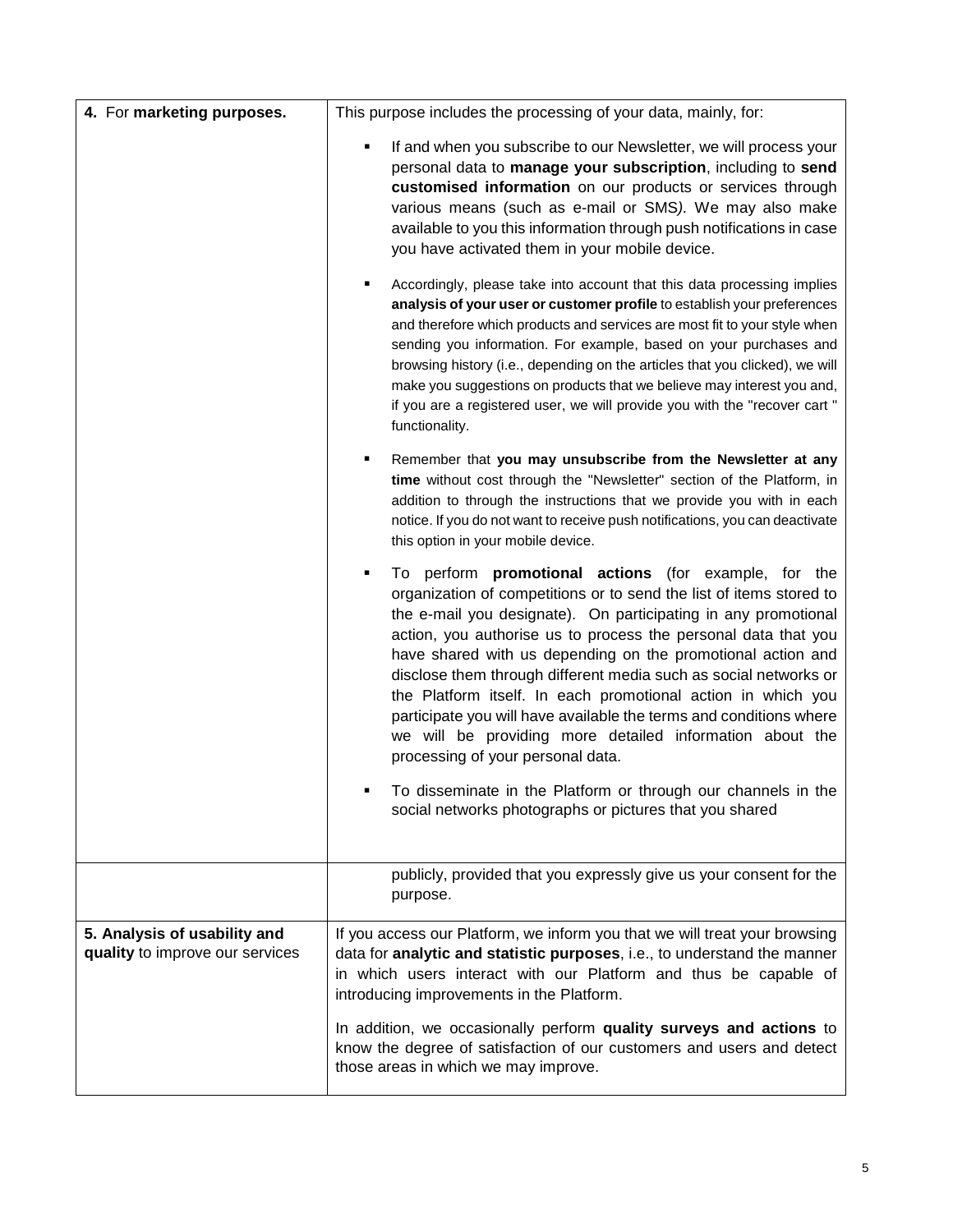# 3. **HOW WE ARE LEGALLY PERMITTED TO PROCESS YOUR DATA?**

The legal terms on which we are permitted to process your personal data also depends on the purpose for which we process them, as explained in the following table:

| <b>Purpose</b>                                              | <b>Legal standing</b>                                                                                                                                                                                                                                                                                                                                                                                                                                                                                                                                                                                                                                                                                                                                                       |
|-------------------------------------------------------------|-----------------------------------------------------------------------------------------------------------------------------------------------------------------------------------------------------------------------------------------------------------------------------------------------------------------------------------------------------------------------------------------------------------------------------------------------------------------------------------------------------------------------------------------------------------------------------------------------------------------------------------------------------------------------------------------------------------------------------------------------------------------------------|
| To<br>1.<br>manage<br>your<br>Platform<br>user registration | We process your data because this is necessary on the<br>terms regulating the use of the Platform. In other words, for<br>you to be able to register as a user on the Platform, we need<br>to process your personal data, since we would otherwise be<br>unable to manage your registration.<br>If you opt to use the access or login through a social network,<br>we are legally permitted to process your data given the<br>consent that you give when authorising the assignment of<br>your data from the social network.                                                                                                                                                                                                                                                |
| 2. Development, performance and making                      | We process your data because their processing is necessary                                                                                                                                                                                                                                                                                                                                                                                                                                                                                                                                                                                                                                                                                                                  |
| of the purchase or services contract                        | for us to make the purchase or services contract with you.<br>Certain processing of data related to the purchase process is<br>activated only because you request or authorise it, as to<br>provide you with the Coming Soon / Back Soon<br>functionalities. In these cases, our processing of your data is<br>supported by your own consent.<br>We consider that we have a legitimate interest to carry out<br>the necessary verifications to detect and prevent potential<br>fraud when you make a purchase. We understand that the<br>processing of these data is positive for all the participating<br>parties when a purchase is paid and in particular for you, since<br>this allows us to establish measures to protect you from fraud<br>attempts by third parties. |
|                                                             |                                                                                                                                                                                                                                                                                                                                                                                                                                                                                                                                                                                                                                                                                                                                                                             |
| 3. Customer Support                                         | We consider that we have legitimate interest in answering<br>the requests or consultations raised by you through the<br>existing different contact channels. We understand that the<br>processing of these data is also beneficial to you to the                                                                                                                                                                                                                                                                                                                                                                                                                                                                                                                            |
|                                                             | extent that it enables us to assist you adequately and answer<br>to the consultations raised.<br>When you get in touch with us, in particular, for the<br>management of incidents related to your order or the<br>product/service acquired through the Platform, the processing<br>of your data is necessary to perform the purchase contract.<br>When your consultation is related to the exercise of your rights<br>on which we inform you below, or to claims on our products or<br>services, we are legally permitted to process your data for<br>compliance with our legal obligations.                                                                                                                                                                                |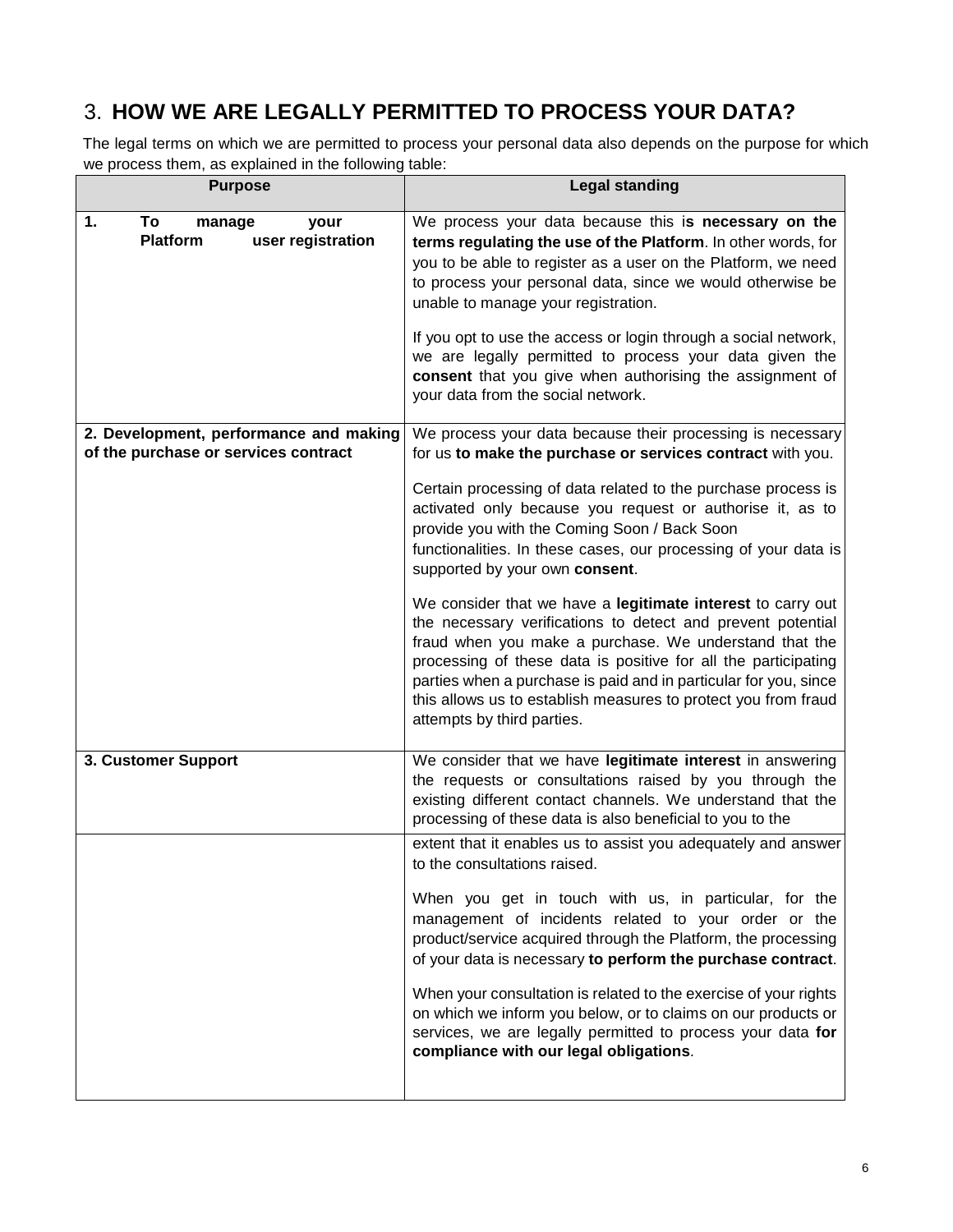| 4. Marketing                         | We are legally permitted to process your data for marketing<br>purposes due to the <b>consent</b> that you give us, for example<br>when you accept receiving customized information through<br>multiple channels, when authorizing the sending of push<br>notifications in your mobile device or when accepting the legal<br>terms and conditions to participate in a promotional action or<br>to publish your pictures on the Platform or on our social<br>networks' channels.                                                                |
|--------------------------------------|------------------------------------------------------------------------------------------------------------------------------------------------------------------------------------------------------------------------------------------------------------------------------------------------------------------------------------------------------------------------------------------------------------------------------------------------------------------------------------------------------------------------------------------------|
|                                      | In order to show you customised information. we consider that<br>we have a legitimate interest to conduct a profiling with the<br>information that we have about you (such as your browsing,<br>preferences or purchase history) and the personal data that<br>you have provided us, such as the age range or language,<br>since we understand that the data processing of these data is<br>also beneficial to you because it allows you to improve your<br>user experience and access the information in accordance<br>with your preferences. |
| 5. Analysis of usability and quality | We consider that we have a legitimate interest in analysing<br>the Platform usability and the user's satisfaction degree, since<br>we understand that the processing of these data is also<br>beneficial for you because the purpose is to improve the user<br>experience and provide a higher quality service.                                                                                                                                                                                                                                |

# 4. **HOW LONG WILL WE KEEP YOUR DATA?**

The **time for which we will keep** your data will depend on the purposes for which we process them, as explained below:

| <b>Purpose</b> |                                              |             |      | Time for which the data are kept                                                                                                                                                                                                                             |
|----------------|----------------------------------------------|-------------|------|--------------------------------------------------------------------------------------------------------------------------------------------------------------------------------------------------------------------------------------------------------------|
| 1.             | To<br>manage<br><b>Platform registration</b> | your        | user | We will process your data for the time during which you<br>remain a registered user (meaning, until you decide to<br>unsubscribe).                                                                                                                           |
| $\mathbf 2$ .  | Development,                                 | performance | and  | We will process your data for the time necessary to manage                                                                                                                                                                                                   |
| contract       | execution of the purchase or services        |             |      | the purchase of the products or services that you buy,<br>including potential returns, complaints or claims related to the<br>purchase of the product or service in question.<br>Sometimes, we will only process the data until the time when<br>you decide. |
|                | 3. Customer Support                          |             |      | We will process your data for the time necessary to meet your<br>request or application.                                                                                                                                                                     |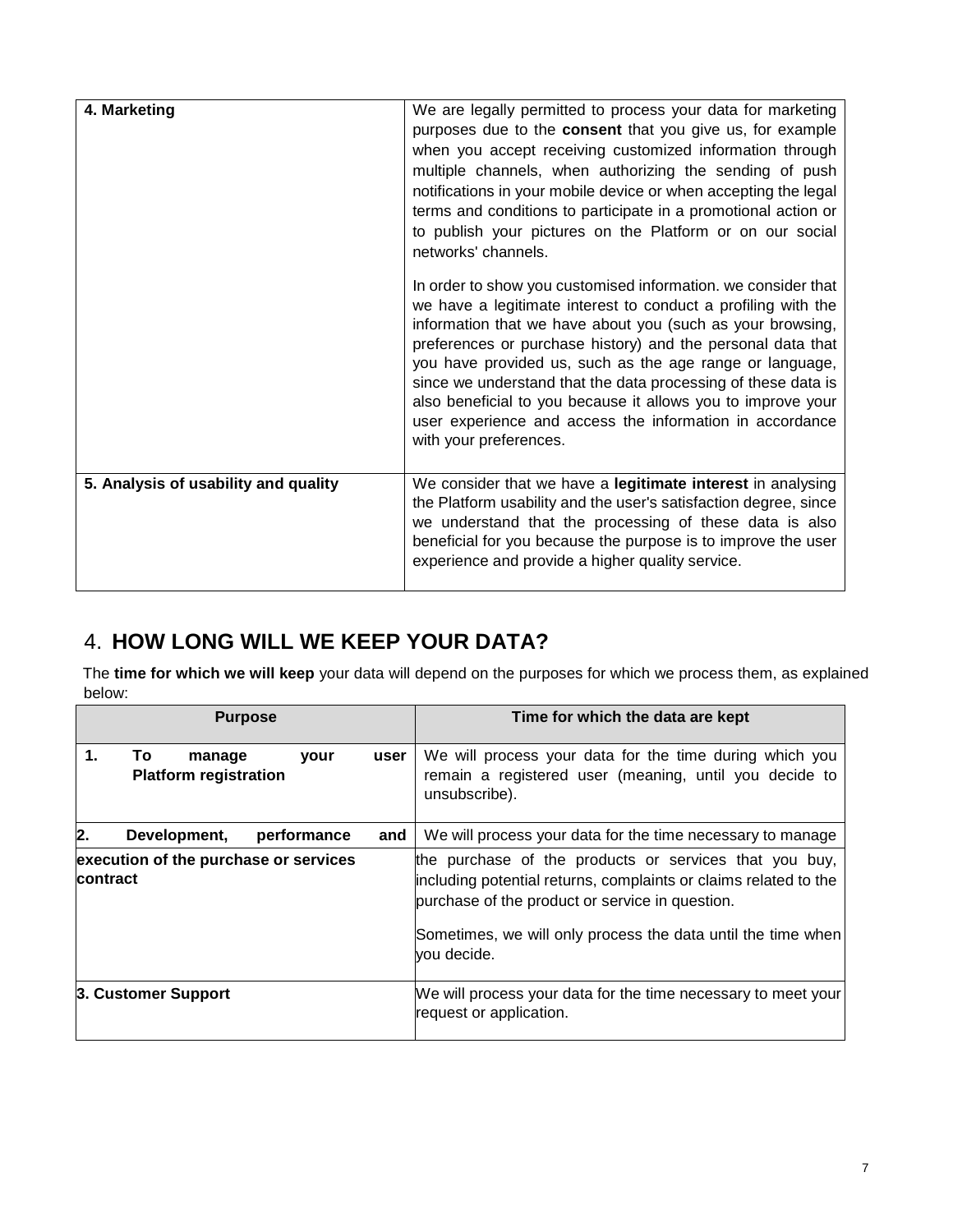| 4. Marketing                         | We will process your data until you unsubscribe or cancel your<br>subscription to the newsletter.                                                                            |
|--------------------------------------|------------------------------------------------------------------------------------------------------------------------------------------------------------------------------|
|                                      | If you participate in promotional actions, we will keep the data<br>during a six (6) months period from the end of the action.                                               |
| 5. Analysis of usability and quality | We will process your data occasionally for the time during<br>which we proceed to carry out a specific quality action or<br>survey or until we anonymise your browsing data. |

Notwithstanding the fact that we will process your data for the time strictly necessary to achieve the purpose in question, we will subsequently keep them duly stored and protected for the time during which liability may arise for their processing, in compliance with legislation in force from time to time. Once each of the potential actions is timebarred we will proceed to delete the personal data.

# 5. **DO WE SHARE YOUR DATA WITH THIRD PARTIES?**

To achieve the purposes mentioned in this Privacy Policy, we must give access to your personal data to **entities of the Inditex Group** and to **third parties** that provide us with support in the services that we offer your, i.e.:

- **financial** institutions.
- **anti-fraud detection and prevention entities,**
- **technological** service providers,
- **logistic**, **transport** and **delivery** partners and service providers,
- providers of **customer support** related services,
- **advertising** and **marketing** related partners and service providers.

For service efficiency purposes, some of these providers are located in territories outside the European Economic Area that do not offer a level of data protection comparable to that of the European Union, as the United States of America. In such cases, we inform you that we will transfer your data with **adequate safeguards and always keeping your data safe**:

 Some providers are certified **Privacy Shield,** which certification you may consult through the following link:

https://www.privacyshield.gov/welcome

 With other providers, we have agreed **Standard Contractual Clauses** approved by the EU Commission, the content of which you may consult through the following link:

https://ec.europa.eu/info/law/law-topic/data-protection/data-transfers-outside-eu/modelcontractstransfer-personal-data-third-countries\_en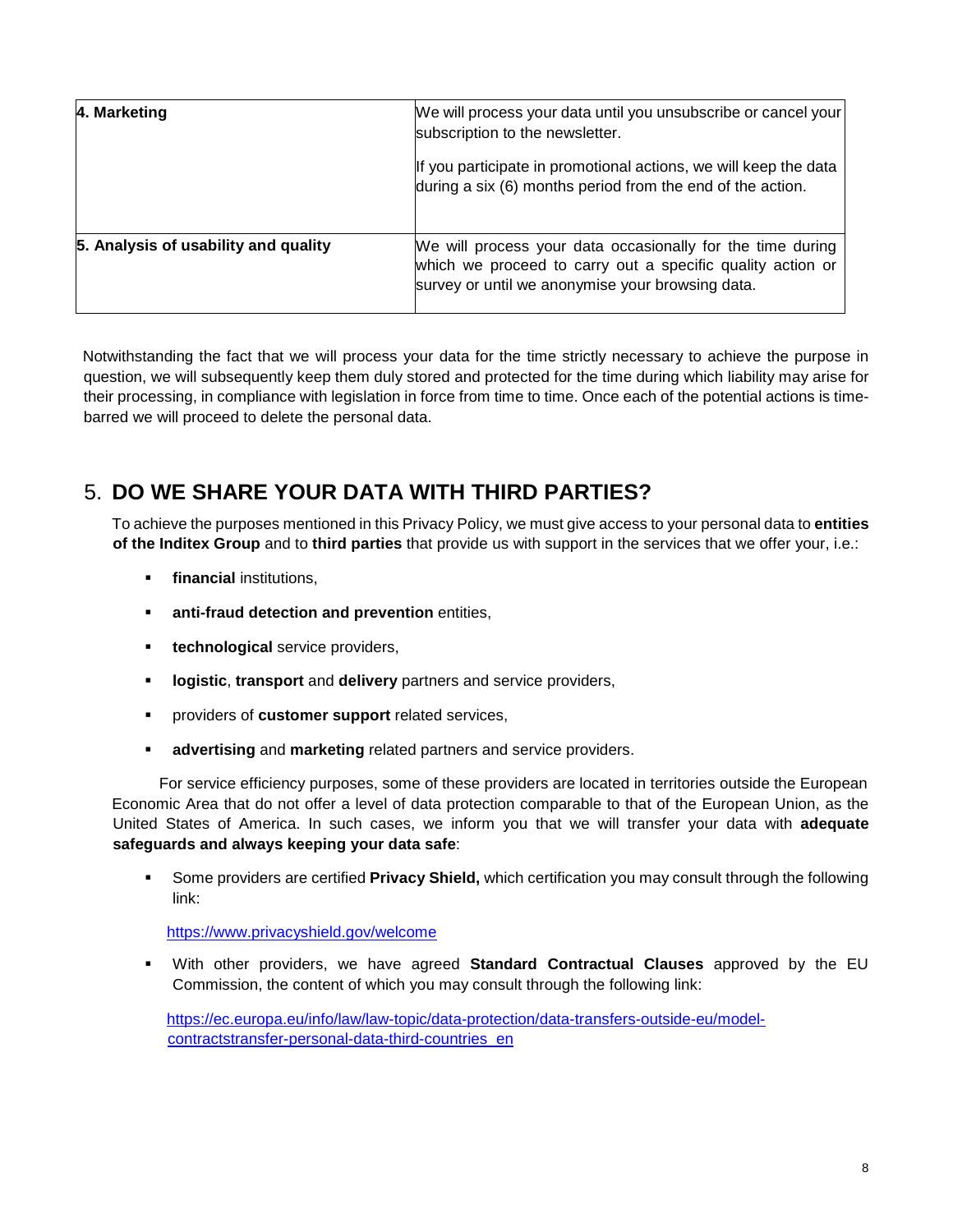In addition, we inform you that we need to share your data with our parent company, **Industria de Diseño Textil, S.A. (Inditex, S.A.)**, Inditex Group holding company, for compliance with the obligations of the parent company.

In the event that we sell or transfer all or a portion of our business or assets to other Company within the Inditex Group as a consequence of internal corporate reorganizations, we may disclose your personal data to the prospective buyer of such business or assets. Should such a sale or transfer occur, we will use reasonable efforts to direct the transferee to use personal information you have provided to us in a manner that is consistent with our Privacy Policy. In this case, we consider that we have legitimate interest consisting on the reorganization of our internal corporate structure.

#### 6. **WHAT YOUR RIGHTS ARE WHEN MAKING YOUR DATA AVAILABLE TO US**

We undertake to keep your personal data confidential and to ensure that you may **exercise your rights**. Bearing that in mind, you may exercise your rights **free of charge** by writing us an e-mail to **our e-mail address** (dataprotection@oysho.com), simply informing us of the reason for your request and the right that you wish to exercise. If we consider this necessary to be able to identify you, we may request you to provide a copy of a document evidencing your identity.

In particular, notwithstanding the purpose or legal basis we use to process your data, you have the following rights:

- To request **access** to your personal data that we hold. We remind you that where you are a Platform registered user you may also consult this information in the relevant section of your online account.
- To request that we **rectify** the personal data that we hold. Please bear in mind that if you are a registered user on the Platform, you may also access the relevant personal data section of your online account to change or update your personal data. In any case, please take into account that, on actively making your personal data available to us through any procedure, you guarantee that they are **true and accurate** and you undertake to notify to us any change or modification of your data. You will be liable for any loss or damage caused to the Platform or to the person responsible for the Platform or to any third party by reporting erroneous, inaccurate or incomplete information in the registration forms. Please remember that, as a general rule, you must provide us only with your own data, not with those of third parties, other than to the extent otherwise permitted in this Privacy Policy.
- To request that we **erase** your personal data to the extent that they are no longer necessary for the purpose for which we need to keep processing them, as we have explained above, or when we are no longer legally permitted to process them.
- To request that we **cancel or limit the processing** of your personal data, which entails that in certain cases you can request us to temporally suspend the processing of the data or that we keep them longer that necessary.

If you have given us your **consent** to process your data for any purpose, you **also have the right to withdraw such consent at any time**. Some of the circumstances in which you may withdraw your consent are detailed in section 2 where we explain for which purposes we process your data.

When we are legally permitted to process your data due to your **consent** or to for the purposes of a **contract**, as explained in section 3, you will also have the right to request the **portability of your personal data**. This means that you will have the right to receive the personal data that you made available to us in a structured, commonly